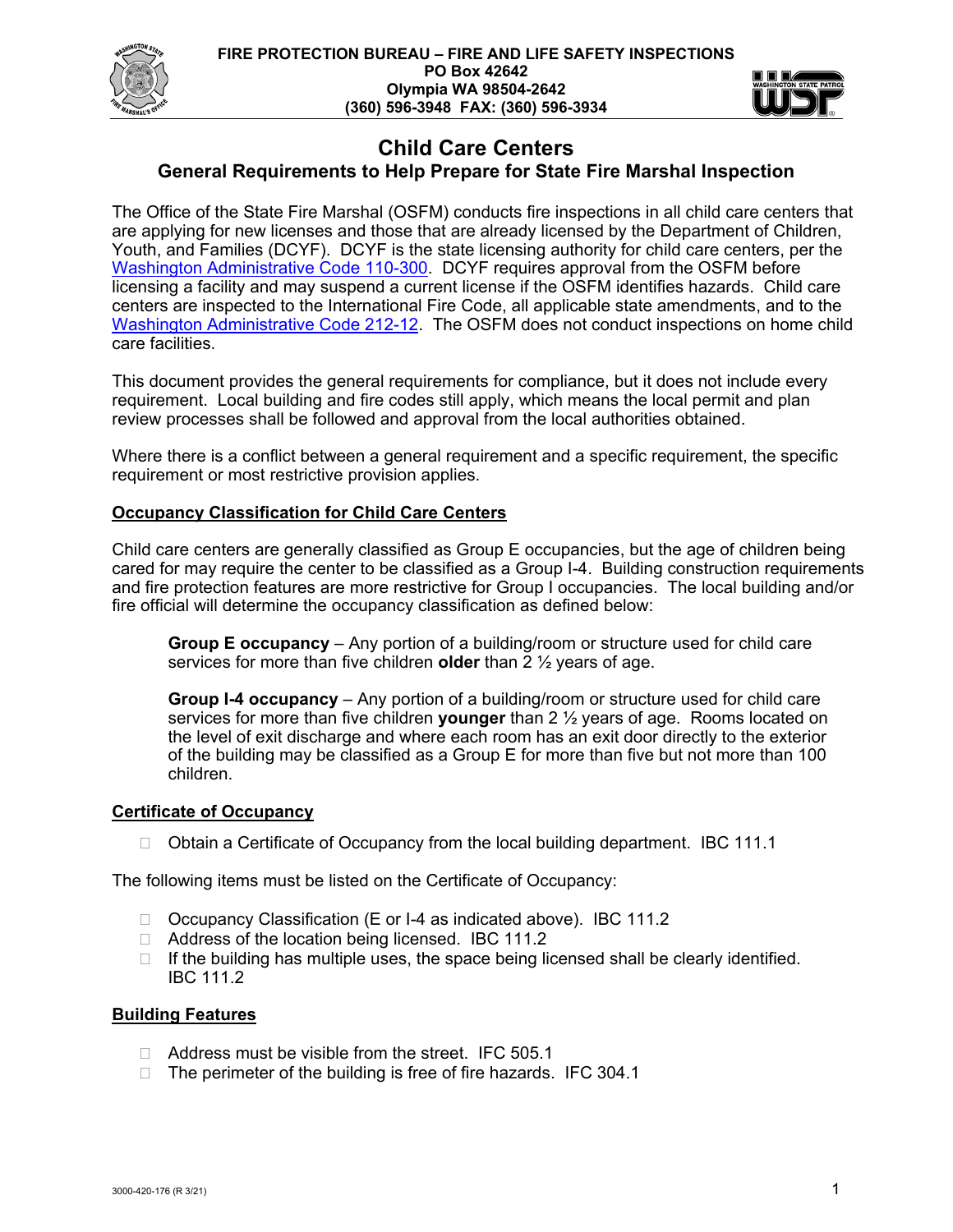



## **General Requirements to Help Prepare for State Fire Marshal Inspection**

### **Exit Signs**

- $\Box$  Exit signs are installed. IFC 1013.1
- $\Box$  Exit signs are clearly visible from any direction of approach. IFC 1013.1
- □ Exit signs are illuminated. IFC 1013.3, 1013.5, 1013.6.2 & 3
- $\Box$  Exit signs have contrasting color/design to the background where they are installed. IFC 1013.6.1
- $\Box$  Exit signs shall be installed and maintained. IFC 1031.4

### **Egress Illumination**

- $\Box$  Monthly documented 30 second test of back up battery in emergency light(s). IFC 1031.10.1
- $\Box$  Annual documented 90 minute test of back up battery in emergency light(s). IFC 1031.10.2

### **Means of Egress**

#### **Doors**

- □ Combustible materials shall not be stored in exits. IFC 315.3.2
- $\Box$  A second exit is required from spaces that care for 10 or more children 2  $\frac{1}{2}$  years of age or less. IFC 1006.2.2.4
- □ Means of egress doors shall be readily distinguishable. IFC 1010.1
- □ All egress doors must have a width of 32 inches or greater. IFC 1010.1.1
- □ Egress doors are of the pivoted or side-hinged swinging type. IFC 1010.1.2
- $\Box$  Doors of a facility where the occupant load is 50 or more must swing in the direction of egress travel. IFC 1010.1.2.1
- $\Box$  Doors readily open from egress side without use of a special key, special knowledge, or effort. IFC 1010.1.9
- □ Door hardware to include handles, pulls, latches, locks, and other operating devices do not require tight grasping, tight pinching, or twisting of the wrist to operate. IFC 1010.1.9.1
- Door hardware height shall be between 34 inches to 48 inches above finished floor. IFC 1010.1.9.2
- $\Box$  The unlatching of any door or leaf does not require more than one operation (single action hardware). IFC 1010.1.9.6
- $\Box$  Manually operated flush bolts or surface bolts are not permitted. IFC 1010.1.9.5
- $\Box$  In those classified as Group E, Panic hardware is installed on exit doors where the occupant load is 50 or more. IFC 1010.1.10
- $\Box$  Any gates used as a component in a means of egress shall follow the applicable requirements for doors. IFC 1010.2
- □ Exit doorways are clear of obstructions. IFC 1022.1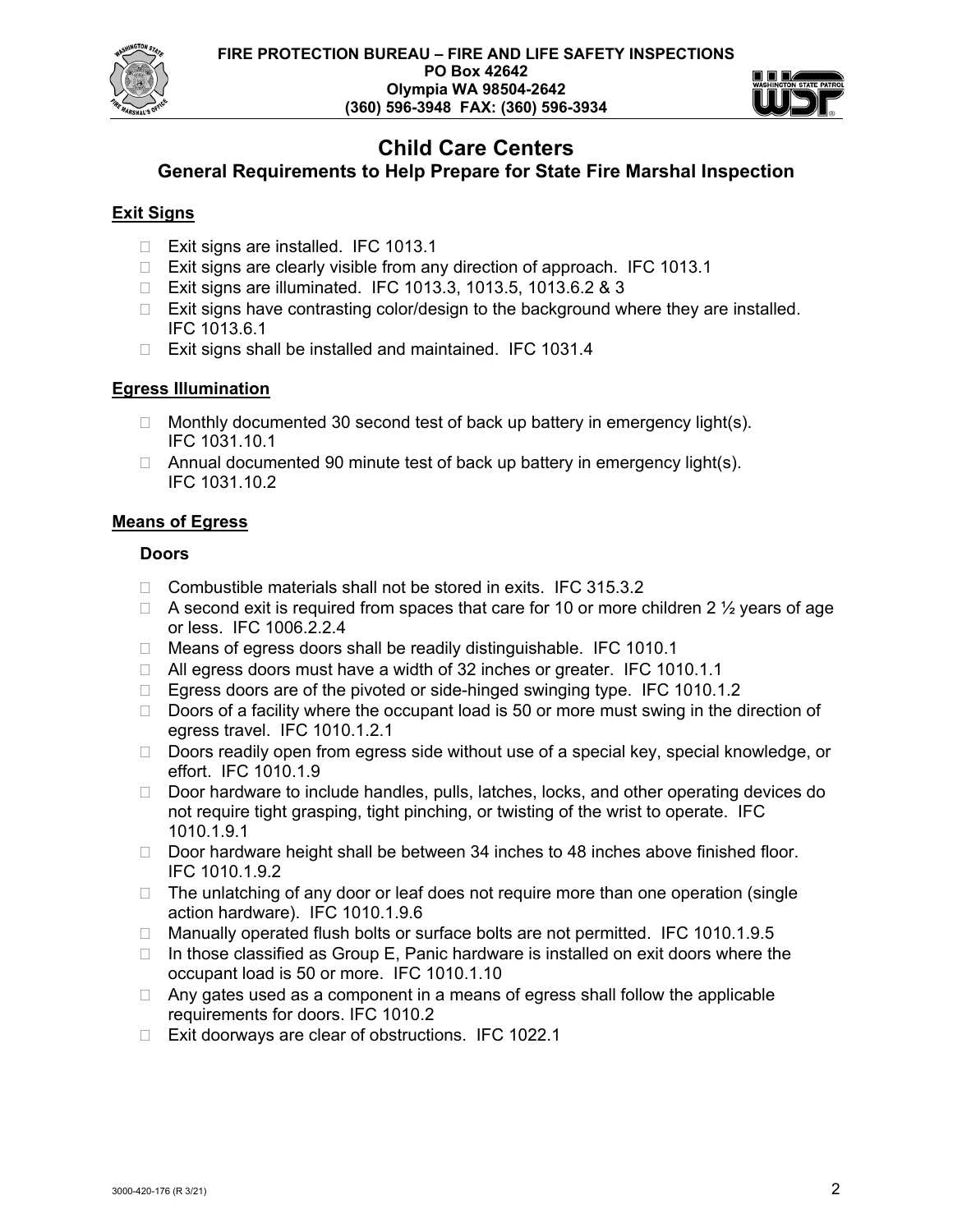



## **General Requirements to Help Prepare for State Fire Marshal Inspection**

## **Exit Travel**

- $\Box$  Egress from a room or space does not pass through adjoining/intervening rooms or areas. IFC 1016.2
- $\Box$  Egress routes do not pass through any room that can be locked to prevent egress. IFC 1016.2
- $\Box$  Egress shall not pass through kitchens, storage rooms, closets, or spaces used for similar purposes. IFC 1016.2
- $\Box$  The required width of corridors shall be unobstructed. IFC 1020.3
- $\Box$  Corridors used as egress routes must have the following minimum unobstructed widths: IFC 1020.2
	- $\Box$  36 inches in buildings with an occupant load of 50 or fewer
	- $\Box$  44 inches in buildings with an occupant load greater than 50
	- $\Box$  72 inches in Group E buildings with an occupant load of 100 or more
- Exit paths lead to a public way (e.g., sidewalk, parking lot). IFC 1028.5

### **Sprinkler System**

- Occupant loads greater than 50 require sprinkler systems 903.2.3 & .6.1 (WAC 51-54A) □ Except those with:
	- Direct exiting out of each classroom
	- Located at the level of exit discharge
	- Occupant load of 100 or less
- $\Box$  If installed, shall be monitored through the fire alarm system. IFC 903.4.1
- $\Box$  Annual inspection and testing is required. IFC 901.6
- □ Annual confidence test report shall be maintained. IFC 901.6.2
- □ Daycares on 2nd floor and above in type VB construction are sprinklered. IFC Table 903.2.3

#### **Fire Alarm System**

- $\Box$  Installed when occupant load is greater than 50. IFC 907.2.6.4
- $\Box$  If installed, monitoring is provided. IFC 907.6.6
- □ Annual inspection and testing is required. IFC 901.6, 907.8
- $\Box$  Annual confidence test report readily available for review by inspectors. IFC 901.6.2, IFC 907.8.1

### **Portable Fire Extinguisher**

- $\Box$  Minimum size is (2)A:10B:C. IFC 906.3
- $\Box$  Travel distance from any point in facility to an extinguisher is not more than 75 feet. IFC 906.3(1) TABLE
- $\Box$  Travel distance to fire extinguishers for cooking areas is not to exceed 30 feet. IFC 906.1
- $\Box$  One fire extinguisher is installed for every 3,000 square feet. IFC 906.3(1) TABLE
- □ Extinguishers are located in a conspicuous location. IFC 906.5
- □ Extinguishers shall not be obstructed or obscured. IFC 906.6
- Extinguishers shall be installed in a cabinet or by a hanging bracket. IFC 906.7 & 8
- □ The tops of extinguishers shall not exceed 5 feet above the floor. IFC 906.9.1
- $\Box$  Monthly checks shall be completed/documented by facility staff to ensure extinguishers are ready for use (needles should be in green on gauges, safety pins are in place, seals are not broken, and hoses are clear of debris). IFC 906.2 (NFPA 10)
- □ Annual inspection and testing required. IFC 901.6 and 906.2